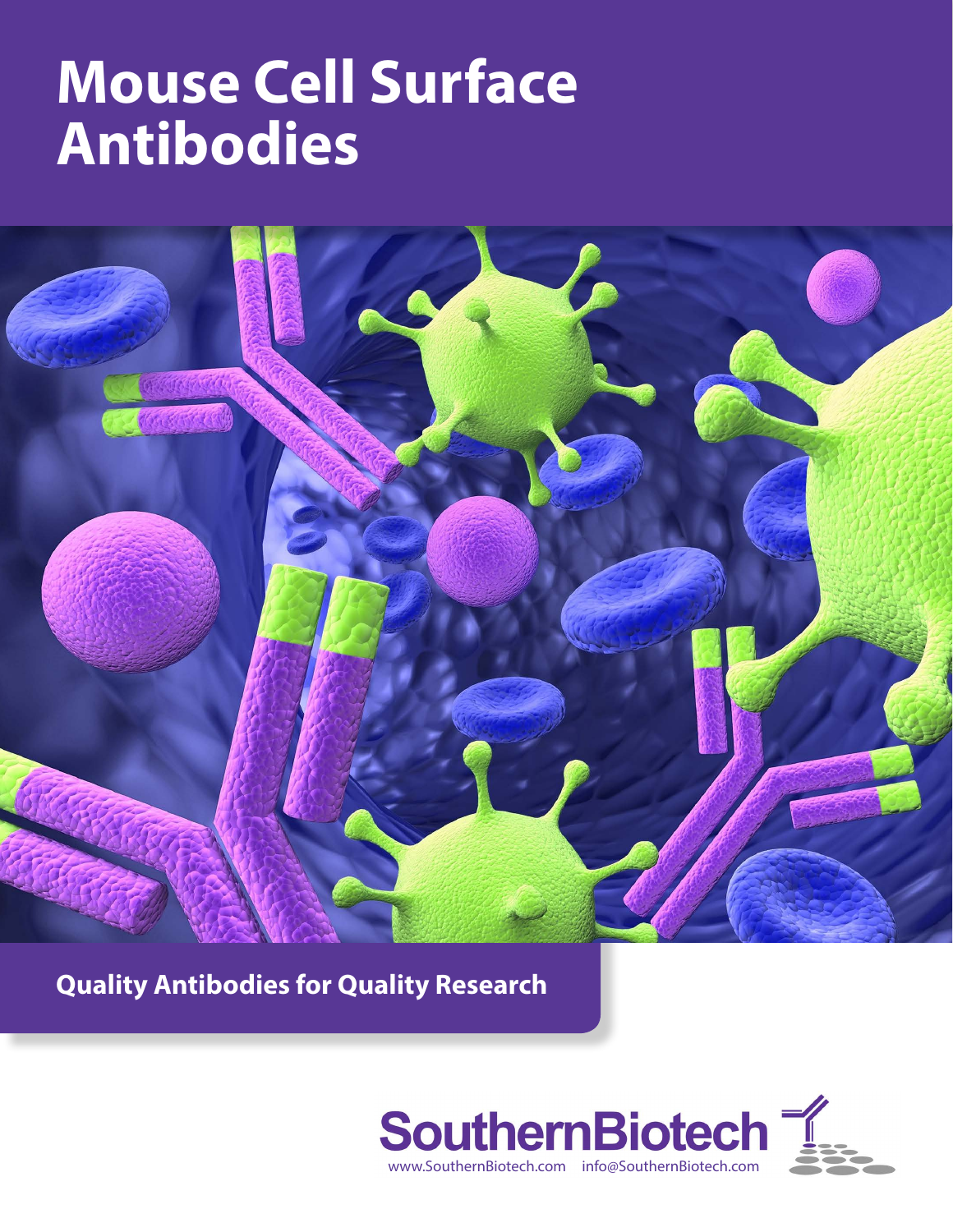| <b>Specificity</b>                      | Clone              | Cat. No. | Purified                 | <b>LE/AF</b>             | Biotin                   | Pacific Blue <sup>m</sup> | Fluorescein              | Alexa Fluor® 488         | R-Phycoerythrin      | Spectral Red <sup>®</sup> | PE/CY5.5     | PE/CY7                | PE/Texas Red® | Allophycocyanin          | Alexa Fluor® 647 | CY5              | APC/CY5.5               | <b>APC/CY7</b> | Alexa Fluor® 700 |
|-----------------------------------------|--------------------|----------|--------------------------|--------------------------|--------------------------|---------------------------|--------------------------|--------------------------|----------------------|---------------------------|--------------|-----------------------|---------------|--------------------------|------------------|------------------|-------------------------|----------------|------------------|
| BiP                                     | 76-E6              | 1775     | 鱼                        |                          |                          |                           |                          |                          |                      |                           |              |                       |               |                          |                  |                  |                         |                |                  |
| BP-1 (Ly51)                             | FG35.4             | 1770     |                          |                          |                          |                           | 鬼                        |                          | $\sum_{i=1}^{n}$     |                           |              |                       |               |                          |                  |                  |                         |                |                  |
| CD <sub>2</sub>                         | $12 - 15$          | 1525     | یرا                      | $\mathbf{z}$             | $\clubsuit$              |                           | 勻                        |                          | 鱼                    |                           |              |                       |               |                          |                  |                  |                         |                |                  |
| $CDS\varepsilon$                        | 145-2C11           | 1530     | 52                       | $\overline{\phantom{a}}$ | æ                        |                           | $\ddot{\bm{z}}$          | د ا                      | 5                    | $\overline{\phantom{a}}$  |              |                       |               | ≂                        | $\frac{1}{2}$    |                  |                         |                |                  |
| $CD3\varepsilon$                        | 500-A2             | 1531     |                          | $\Rightarrow$            | $\overline{\phantom{a}}$ |                           | Ę                        |                          | ≂                    | $\approx$                 |              |                       |               |                          |                  | $\ddot{\bullet}$ | $\overline{\mathbf{A}}$ |                |                  |
| $CD3\varepsilon$                        | C363.29B           | 1535     |                          |                          |                          |                           |                          |                          |                      |                           |              |                       |               |                          |                  |                  |                         |                |                  |
| CD4                                     | GK1.5              | 1540     |                          | 曳                        | 73                       | 一                         |                          | 2                        |                      |                           | 曳            | 勻                     |               |                          |                  | Ŋ                |                         | 侧              | $\frac{1}{2}$    |
| CD <sub>5</sub>                         | B19.1              | 1545     | 曳                        |                          | $\sim$                   |                           | 曳                        |                          | $\mathbf{z}$         | t                         |              |                       |               | $\overline{\phantom{a}}$ |                  |                  |                         |                |                  |
| CD <sub>5</sub>                         | 4H8E5              | 1546     | 曳                        |                          | $\approx$                |                           |                          |                          | $\mathbf{z}$         | 訇                         |              |                       |               |                          |                  |                  |                         |                |                  |
| CD <sub>5</sub>                         | $53 - 7.3$         | 1547     |                          |                          |                          |                           |                          | $\overline{\phantom{a}}$ | Ļ                    |                           |              |                       |               |                          | ಸ                |                  |                         |                |                  |
| $CD8\alpha$ (Ly-2)                      | $53 - 6.7$         | 1550     |                          |                          |                          |                           |                          | $\frac{1}{2}$            |                      | $\blacktriangleright$     | 鬼            | $\blacktriangleright$ |               |                          |                  | $\ddot{\bullet}$ | $\frac{1}{2}$           |                | $\frac{1}{2}$    |
| CD11a (Integrin $\alpha$ <sub>1</sub> ) | 121/7              | 1555     |                          |                          |                          |                           |                          |                          |                      |                           |              | $\frac{1}{2}$         |               |                          |                  |                  |                         |                |                  |
| CD11b (Integrin $\alpha_{\mu}$ )        | 3A33               | 1560     | یہ:                      | $\sum_{i=1}^{n}$         |                          |                           | $\mathbf{z}$             | $\triangleq$             | $\mathbf{L}$         | 鳹                         |              | 勻                     |               |                          |                  | 为                |                         |                | $\clubsuit$      |
| CD11b (Integrin $\alpha_{\mu}$ )        | M1/70              | 1561     | يرا                      | 曳                        | 73                       | ъ.                        | حما                      | $\blacklozenge$          | حما                  | 勻                         |              | 勻                     |               |                          | $\geq$           | 勻                |                         |                | 鱼                |
| CD11c (Integrin $\alpha_{x}$ )          | N418               | 1565     |                          |                          |                          |                           | W                        | t                        |                      |                           |              |                       |               | ာ                        |                  |                  |                         |                |                  |
| CD16/32 (FcγIII/II receptor)            | 93                 | 1630     |                          |                          |                          |                           |                          |                          |                      |                           |              | 鱼                     |               | 隽                        |                  |                  |                         |                |                  |
| CD18 (Integrin $\beta$ <sub>2</sub> )   | C71/16             | 1570     |                          |                          | 鬼                        |                           |                          |                          |                      |                           |              |                       |               |                          |                  |                  |                         |                |                  |
| CD19                                    | 6D <sub>5</sub>    | 1575     | $\sum_{i=1}^{n}$         | 鳹                        | یر د                     | $\frac{1}{2}$             | 为                        | 塢                        | 勻                    | ica.                      | $\mathbf{z}$ | 勻                     |               | $\ddot{\bullet}$         | 鬼                | 勻                |                         |                | 鬼                |
| CD19                                    | MB19-1             | 1576     | دی:                      |                          | $\mathbf{L}$             |                           | 5                        |                          | $\cdot$ $\geq$       | $\clubsuit$               | 勻            |                       |               | 急                        |                  |                  | 5,                      | 侧              |                  |
| CD22                                    | 2D6 (NIM-R6)       | 1580     |                          | Ę                        | E                        |                           |                          |                          | $\frac{1}{2}$        | یا                        |              |                       |               | ≂                        |                  |                  |                         |                |                  |
| CD23 (FcεRII)                           | 2G8                | 1585     |                          |                          |                          |                           |                          |                          | 鱼                    |                           |              | 鬼                     |               | 鱼                        |                  |                  |                         |                |                  |
| CD24 (HSA)                              | 91                 | 1590     |                          |                          |                          |                           |                          |                          |                      | $\blacktriangleright$     |              |                       |               |                          |                  |                  |                         |                |                  |
| CD24 (HSA)                              | 30-F1              | 1815     | یر ا                     | $\triangle$              | یر ا                     |                           | 曳                        |                          | S                    | 曳                         |              |                       |               | $\ddot{\bullet}$         |                  |                  |                         |                |                  |
| CD25 (IL-2R $\alpha$ )                  | 7D4                | 1595     |                          | $\blacktriangleright$    | حنا                      |                           | 勻                        |                          | $\tilde{\mathbf{z}}$ | $\blacktriangleright$     |              |                       |               | $\ddot{\bullet}$         |                  |                  |                         |                |                  |
| CD25 (IL-2R $\alpha$ )                  | 3C7                | 1600     |                          | حنا                      | œ                        |                           | Ą                        |                          | $\mathbf{z}$         | $\approx$                 |              | 勻                     |               | ≂                        |                  |                  |                         |                | 侧                |
| CD28                                    | 37.51              | 1610     | $\mathbf{z}$             | مار<br>$\mathbf{z}$      | $\sim$                   |                           | $\sim$                   |                          | مش<br>لحنا           | 40<br>$\mathbf{z}$        |              |                       |               | 40<br>$\mathbf{z}$       |                  |                  |                         |                |                  |
| CD <sub>28</sub>                        | $PV-1$             | 1615     |                          |                          |                          |                           |                          |                          | $\overline{\bullet}$ | 勻                         |              |                       |               | 勻                        |                  |                  |                         |                |                  |
| CD30                                    | mCD30.1 (2SH12-5F) | 1620     | $\mathbb{Z}$             | $\triangle$              |                          |                           | ica                      |                          | 鬼                    |                           |              |                       |               |                          |                  |                  |                         |                |                  |
| CD31 (PECAM-1)                          | 390                | 1625     | $\overline{\phantom{a}}$ | ∽                        | ≂                        | 5                         | 53                       | 1                        | 訇                    |                           |              | 角                     |               | $\overline{z}$           | $\ddot{\bullet}$ |                  |                         |                |                  |
| CD38                                    | NIMR-5             | 1635     |                          | حما                      |                          |                           | $\overline{\phantom{a}}$ |                          | ≂                    | $\frac{1}{2}$             |              |                       |               |                          |                  |                  |                         |                |                  |
| CD38                                    | 90                 | 1640     |                          |                          |                          |                           | 5                        | $\blacktriangleright$    | $\mathbf{L}$         | $\blacktriangleright$     |              |                       |               |                          | $\frac{1}{2}$    |                  |                         |                |                  |
| CD40                                    | 1C10               | 1645     |                          |                          |                          |                           |                          |                          |                      |                           |              |                       |               |                          |                  |                  |                         |                |                  |
| CD44                                    | KM201              | 1500     | ینا                      | $\clubsuit$              |                          |                           |                          |                          | $\mathbf{z}$         |                           |              |                       |               |                          |                  |                  |                         |                |                  |
| CD45 (Ly-5, LCA)                        | 13/2.3             | 1660     | 5                        |                          | حنا                      |                           | ≂                        | $\sim$                   | حا                   |                           |              | دی∙                   |               |                          |                  |                  |                         |                |                  |
| CD45.1 (Ly-5.1)                         | A20                | 1795     |                          |                          |                          |                           | ≂                        | ≈                        | ਣ                    |                           |              | $\blacksquare$        |               |                          |                  | ಸ                | $\sim$                  |                | $\frac{1}{2}$    |
| CD45.2 (Ly-5.2)                         | 104                | 1800     |                          |                          |                          |                           |                          |                          |                      |                           |              | $\triangleq$          |               |                          |                  | $\mathbf{L}$     |                         |                | 急                |
| CD45R (B220)                            | RA3-6B2            | 1665     |                          |                          | $\overline{z}$           |                           | ≂                        |                          | ≂                    |                           |              |                       | 角             |                          |                  |                  |                         |                | 鱼                |
| CD45RB                                  | C363.16A           | 1675     | 曳                        |                          |                          |                           |                          |                          | $\mathbf{z}$         |                           |              |                       |               |                          |                  |                  |                         |                |                  |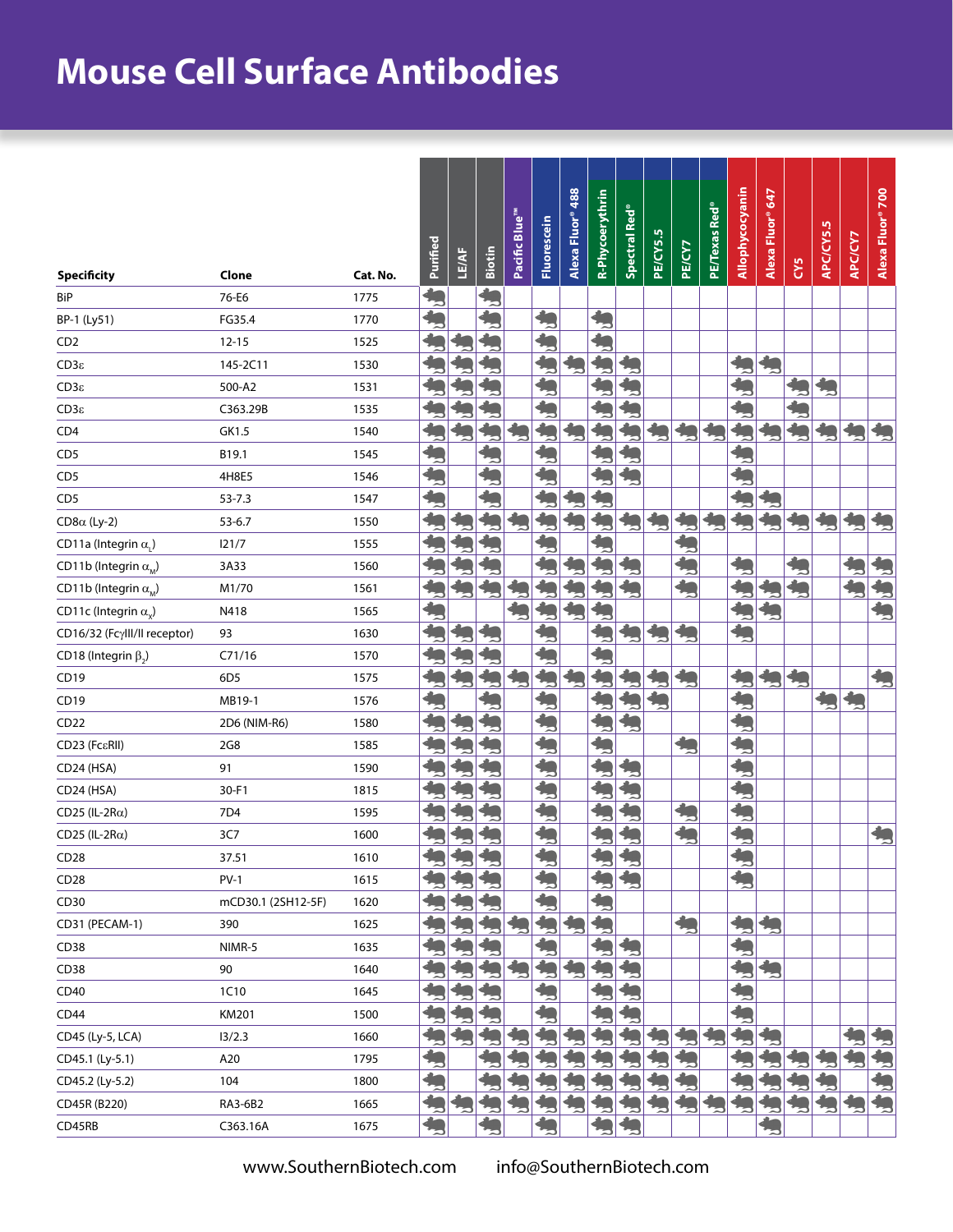| <b>Specificity</b>                     | Clone            | Cat. No. | Purified                 | <b>LE/AF</b>          | <b>Biotin</b>            | Pacific Blue <sup>m</sup> | Fluorescein    | Alexa Fluor <sup>®</sup> 488 | R-Phycoerythrin          | Spectral Red <sup>®</sup> | PE/CY5.5 | PE/CY7 | <b>PE/Texas Red®</b> | Allophycocyanin          | Alexa Fluor® 647 | CY5 | APC/CY5.5   | <b>APC/CY7</b> | Alexa Fluor® 700     |
|----------------------------------------|------------------|----------|--------------------------|-----------------------|--------------------------|---------------------------|----------------|------------------------------|--------------------------|---------------------------|----------|--------|----------------------|--------------------------|------------------|-----|-------------|----------------|----------------------|
| CD45RC                                 | GL <sub>24</sub> | 1685     | $\sim$                   |                       | $\approx$                |                           | 늣              |                              | $\Rightarrow$            |                           |          |        |                      |                          |                  |     |             |                |                      |
| CD45RC                                 | C455.1F          | 1820     |                          |                       |                          |                           |                |                              | $\approx$                |                           |          |        |                      |                          |                  |     |             |                |                      |
| CD49b (Integrin $\alpha_{2}$ , pan-NK) | DX5              | 1806     |                          |                       |                          |                           |                | .<br>B                       |                          |                           |          |        |                      | 勻                        | 鱼                |     |             | 勻              |                      |
| CD49d (Integrin $\alpha_a$ )           | PS/2             | 1520     |                          |                       |                          |                           |                |                              |                          |                           |          |        |                      |                          |                  |     |             |                |                      |
| CD49e (Integrin $\alpha_{5}$ )         | 5H10.27 (MRF5)   | 1695     |                          |                       |                          |                           |                | $\approx$                    | $\ddot{\bullet}$         |                           |          |        |                      |                          | 惠                |     |             |                |                      |
| CD54 (ICAM-1)                          | YN1/1.7.4        | 1701     |                          |                       | $\approx$                | ᄎ                         | ᄎ              | $\overline{\phantom{a}}$     | $\sim$                   |                           |          |        |                      | $\frac{1}{2}$            | $\rightarrow$    |     |             |                |                      |
| CD62L (L-selectin)                     | MEL-14           | 1705     |                          | $\approx$             | $\approx$                | Ξ                         |                | $\approx$                    | ÷                        | i.                        |          | 鬼      |                      | $\overline{\phantom{1}}$ |                  |     |             | ≂              |                      |
| CD69 (VEA)                             | H1.2F3           | 1715     |                          |                       | ᄎ                        |                           |                | $\overline{z}$               |                          |                           |          | 编      |                      | 訇                        |                  |     |             |                |                      |
| CD71 (TfR)                             | RI7217           | 1720     | $\sum_{i=1}^{n}$         |                       |                          |                           |                |                              |                          |                           |          |        |                      |                          |                  |     |             |                |                      |
| CD72.1                                 | 10.1.D2          | 1725     |                          |                       |                          |                           |                | Ę                            | 鱼                        |                           |          |        |                      | 勻                        |                  |     |             |                |                      |
| $CD79b$ ( $lg\beta$ )                  | HM79-12          | 1830     |                          | $\approx$             | $\sim$                   |                           | $\overline{z}$ |                              | $\overline{\phantom{a}}$ |                           |          |        |                      |                          |                  |     |             |                |                      |
| CD80 (B7-1)                            | 1G10             | 1730     |                          | $\approx$             | R                        |                           |                |                              | E                        | L                         |          |        |                      |                          |                  |     |             |                |                      |
| CD81 (TAPA-1)                          | 2F7              | 1825     |                          |                       |                          |                           |                |                              |                          |                           |          |        |                      |                          |                  |     |             |                |                      |
| CD86 (B7-2)                            | GL1              | 1735     |                          |                       |                          |                           |                |                              | $\frac{1}{2}$            | $\overline{\phantom{a}}$  |          | 鬼      |                      | 鬼                        | 勻                |     |             |                | 编                    |
| CD86 (B7-2)                            | 2D10             | 1915     |                          |                       | $\overline{\phantom{a}}$ |                           |                |                              |                          | $\frac{1}{2}$             |          | 编      |                      | 鱼                        |                  |     |             |                |                      |
| CD90 (Thy-1)                           | G7               | 1740     |                          | 惠                     | $\sim$                   |                           |                |                              | $\overline{\phantom{a}}$ | $\overline{\phantom{a}}$  |          |        |                      | 曳                        |                  |     |             |                |                      |
| CD90.2 (Thy-1.2)                       | 30-H12           | 1750     | æ                        |                       | $\approx$                | $\overline{\phantom{0}}$  | ᄎ              | $\overline{\phantom{0}}$     | Ę                        |                           |          |        |                      |                          | 曳                |     |             |                | $\overline{\bullet}$ |
| CD94                                   | 18d3             | 1809     |                          |                       |                          |                           |                |                              |                          |                           |          |        |                      |                          |                  |     |             |                |                      |
| CD102 (ICAM-2)                         | 3C4 (mlC2/4)     | 1925     |                          | 2                     | $\clubsuit$              | ≂                         |                | œ                            | $\triangle$              |                           |          |        |                      |                          | 鬼                |     |             |                | 编                    |
| CD103 (Integrin $\alpha_{F}$ )         | 2E7              | 1810     |                          | 急                     | 勻                        | Ļ                         |                | Ļ                            |                          |                           |          |        |                      |                          | 曳                |     |             |                |                      |
| CD104 (Integrin $\beta_a$ )            | 346-11A          | 1855     | is.                      |                       |                          |                           |                |                              |                          |                           |          |        |                      |                          |                  |     |             |                |                      |
| CD105 (Endoglin)                       | MJ7/18           | 1860     | $\overline{\phantom{a}}$ |                       |                          |                           |                |                              |                          |                           |          |        |                      |                          |                  |     |             |                |                      |
| CD106 (VCAM-1)                         | $M/K-2$          | 1510     |                          | $\mathbf{L}$          | 鬼                        |                           |                |                              | 角                        |                           |          |        |                      |                          |                  |     |             |                |                      |
| CD107a (LAMP-1)                        | 1D4B             | 1920     | 曳                        |                       |                          |                           |                | 鬼                            |                          |                           |          |        |                      |                          | 侧                |     |             |                |                      |
| CD107b (LAMP-2)                        | ABL-93           | 1921     |                          |                       |                          |                           |                |                              |                          |                           |          |        |                      |                          |                  |     |             |                |                      |
| CD117 (c-Kit)                          | 2B8              | 1880     | ு                        | ⊃∣                    | ా                        | ≂∣                        | ా              | ⊃⊩                           | ా                        | $\Rightarrow$             |          |        |                      | ≂⊧                       | ⊃∣               | ⊐า  | <u>s – </u> | ా              | ా                    |
| CD117 (c-Kit)                          | 3C1              | 1885     |                          |                       |                          |                           |                |                              | 为                        |                           |          |        |                      |                          |                  |     |             |                |                      |
| $CD122$ (IL-2R $\beta$ )               | 5H4              | 1905     |                          |                       |                          |                           |                |                              |                          |                           |          |        |                      | 勻                        |                  |     |             |                |                      |
| CD152 (CTLA-4)                         | <b>1B8</b>       | 1790     |                          | 编                     | 鬼                        |                           | 鬼              |                              | 鬼                        |                           |          |        |                      |                          |                  |     |             |                |                      |
| CD152 (CTLA-4)                         | 9H10             | 1791     |                          |                       |                          |                           |                |                              |                          |                           |          |        |                      |                          |                  |     |             |                |                      |
| $H-2Db$                                | $28 - 14 - 8$    | 1910     | $\sim$                   | $\blacktriangleright$ | $\frac{1}{2}$            |                           | $\mathbb{R}$   | ⋝                            | $\ddot{\bullet}$         |                           |          |        |                      | 塢                        |                  |     |             |                |                      |
| $H-2Db$                                | 27-11-13S        | 1913     | $\overline{\phantom{a}}$ | 5                     | $\frac{1}{2}$            |                           | $\frac{1}{2}$  | 5                            | $\frac{1}{2}$            |                           |          |        |                      |                          |                  |     |             |                |                      |
| $H-2Dd$                                | 34-5-8S          | 1912     |                          |                       |                          |                           |                |                              |                          |                           |          |        |                      |                          |                  |     |             |                |                      |
| $H-2Dk$                                | $15 - 5 - 5$     | 1914     | $\triangle$              |                       |                          |                           |                |                              |                          |                           |          |        |                      |                          |                  |     |             |                |                      |
| $H-2Kd/H-2Dd$                          | 34-1-2S          | 1911     |                          |                       | $\overline{\phantom{a}}$ |                           | Ļ              |                              | 鱼                        |                           |          |        |                      |                          |                  |     |             |                |                      |
| $H-2Kk$                                | $36 - 7 - 5$     | 1917     | $\sim$                   |                       | t,                       |                           | $\rightarrow$  |                              | 急                        |                           |          |        |                      |                          |                  |     |             |                |                      |
| $H-2Kk$                                | 16-3-225         | 1916     | 3                        |                       | 鬼                        |                           | 鬼              |                              | 鬼                        |                           |          |        |                      |                          |                  |     |             |                |                      |
| $H-2Kk$                                | $11 - 4.1$       | 1893     |                          |                       |                          |                           |                |                              |                          |                           |          |        |                      |                          |                  |     |             |                |                      |

Toll Free 800.722.2255 Tel 205.945.1774 Fax 205.945.8768